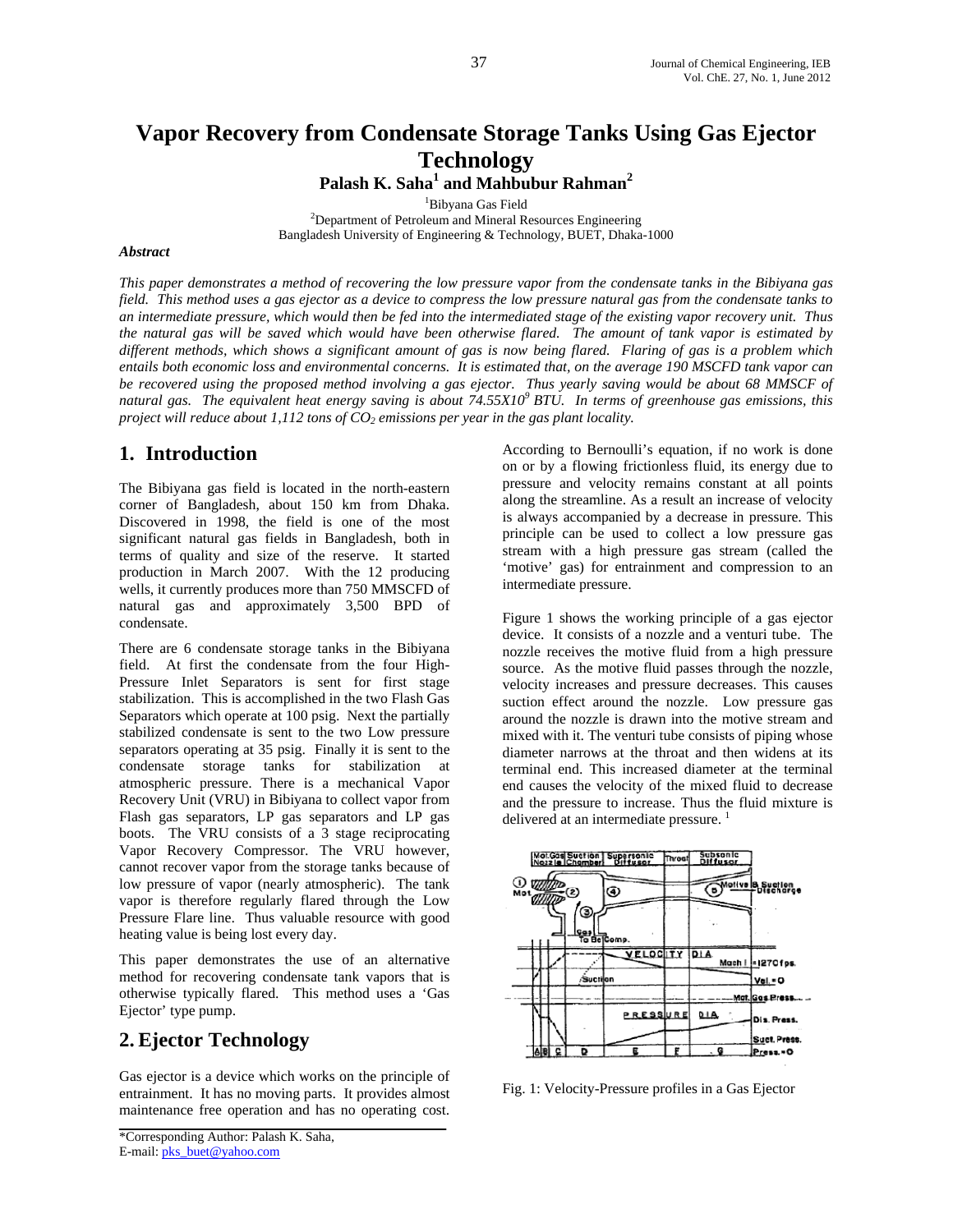Gas ejector is a viable technology and it has been applied to recover low pressure gas in different oil and gas fields in the world. Figure 2 shows the schematic of a flare gas recovery system using this technique.



Fig. 2: Flare gas recovery system

# **3. Condensate Tank Vapor Estimation**

Significant amount of vapor is produced in the storage tanks due to: i) shrinkage/flashing, ii) standing, and iii) working effects. Flash or shrinkage effect occurs when condensate is transferred from a gas–oil separator at higher pressure to a low pressure storage tank. Upon injection of the oil into the storage tanks, lower molecular weight hydrocarbons dissolved in the crude oil come out of the solution. Standing effects occur due to the daily and seasonal temperature and barometric pressure changes. Working effect occurs when crude level changes during production and shipping and when crude in tank is agitated. The volume of gas vapor coming off a storage tank depends on crude oil properties. Lighter crude oils (API gravity>36°) yield more vapors than heavier oils. Bibiyana condensate API gravity is  $43.4^{\circ}$  at  $60^{\circ}$ F, which is considered as lighter crude oil.

Three different methods were used to estimate the quantity of vapor emissions from condensate tanks, as presented in the next section.

#### **3.1 Flash Calculations**

The condensate properties used for calculation are shown in Table 1.

| Table 1. Condensate properties |  |  |
|--------------------------------|--|--|
|                                |  |  |

| <b>Location</b>                                     | <b>Pressure Changes</b>       | Shrinkag<br>e Volume |
|-----------------------------------------------------|-------------------------------|----------------------|
| HP to Flash<br>Sep.                                 | 1250 to 100 psi               | 9.4                  |
| Flash to LP<br>Sep.                                 | 100 to 35 psi                 | 0.8                  |
| LP Sep to Tank                                      | 35 psi to ambient<br>pressure | 1.0                  |
| Condensate Specific Gravity: $0.809034$ at $60^0$ F |                               |                      |
| Condensate API Gravity: 43.4 at $60^{\circ}$ F      |                               |                      |
| Gas Specific Gravity: 0.61028                       |                               |                      |
| Gross Heating value of Gas: 1075 BTU/SCF            |                               |                      |
| Average condensate production: 3500 BBLD            |                               |                      |

The conversion factor of gas volume to liquid amount is given by the following correlation<sup>2</sup>:

3178 (MMSCFD)\* Specific Gravity of Gas = 14.6 (BBLD)\* Specific Gravity of Condensate

Using the values from Table 1, it is reorganized:

 $MMSCF = 0.00609 * Number of BBL$  (1)

Let,

| <b>Total Condensate Production</b>  |   | $A (= 3500)$ |
|-------------------------------------|---|--------------|
| Condensate from LP Gas Separator    | L |              |
| Condensate from Flash Gas Separator |   | F            |
| Condensate from HP Separator        | н |              |

From simple mass balance,

 $A =$  Condensate from LP gas separator - Shrinkage volume at Condensate tank

 $= L - 0.01L$  [cond. shrinkage volume 1%]  $= 0.99L$ , or  $L = A/0.99$ 

Thus condensate shrinkage at storage tank  $= 0.01L$  $= 0.010101A$  BBL  $= 0.010101A$  X 3500 BBLD  $= 35.45$  BBLD

This amount of liquid is vaporized from the storage tanks. Using Eq. (1), the equivalent volume of gas is 215.8 MSCFD.

### **3.2 API Chart**

The chart shown in Fig.3 can be used to estimate the Gas-Oil Ratio (GOR) in crude oil/condensate as a function of vessel pressure, and API gravity.



Fig. 3: API Chart for estimating GOR

For API gravity is 43.4, and upstream pressure of 35 psig, the GOR is found as 57 SCF/BBL. Thus vapor from tanks  $= 57X 3500$  $= 199.5$  MSCFD.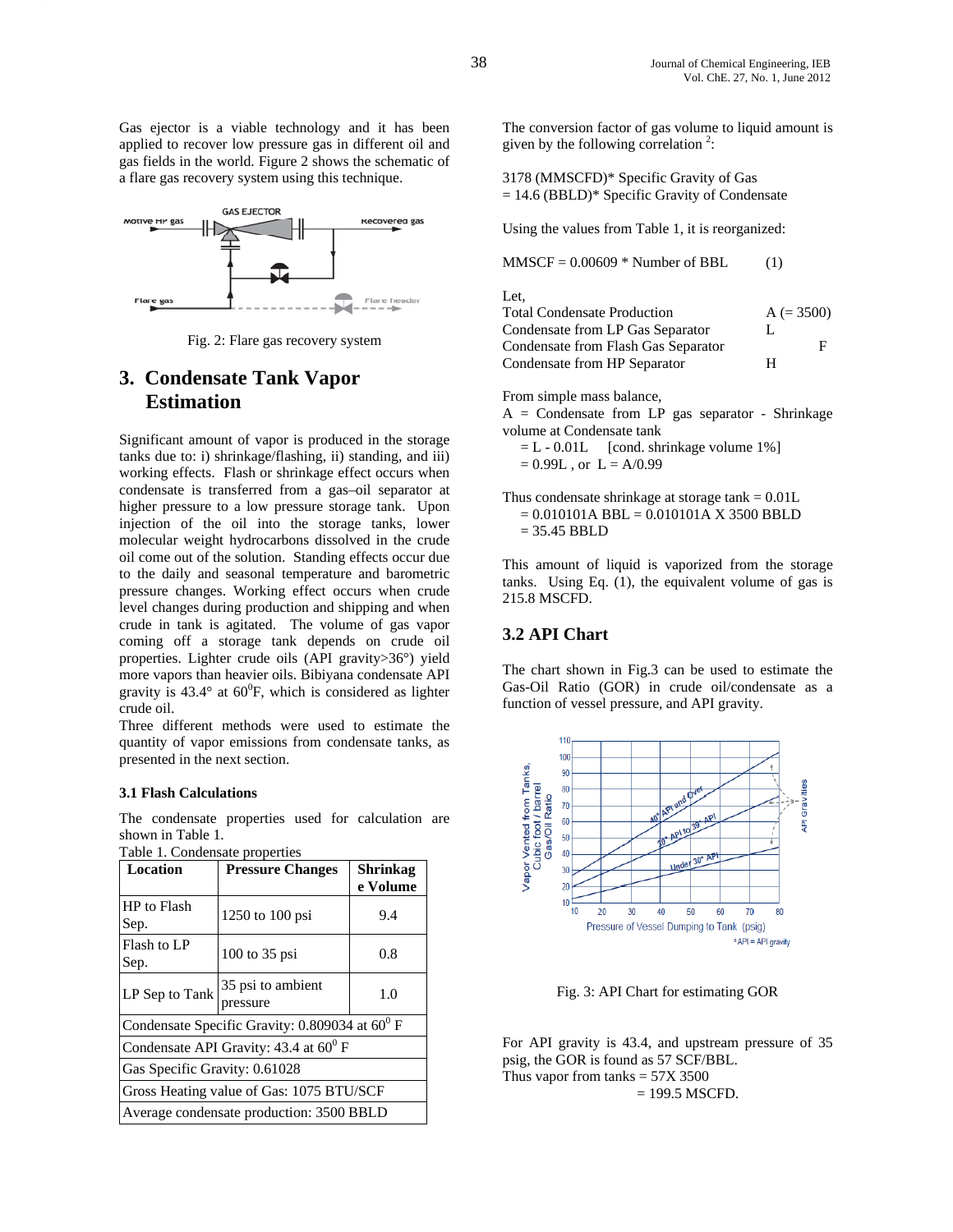### **3.3 HYSYS Simulation**

HYSYS simulation tool was used to find the vapor streams from condensate storage tanks due to flashing and pressure drop between LP gas separators and condensate tanks. Peng-Robinson correlations were used for simulation. The result showed the amount of vapor to be 157 MSCFD. Results from the above three techniques are summarized in Table 2.

Table 2. Amount of vapor from condensate tanks

| Calc. Method              | <b>Estimated Gas (MSCFD)</b> |
|---------------------------|------------------------------|
| <b>Flash calculations</b> | 215                          |
| <b>API</b> Chart          | 199                          |
| <b>HYSYS</b> Simulation   | 157                          |

It shows that the flash calculation yields the highest value, while simulation result is most conservative. The average value of 190 MSCFD is used for subsequent calculations and system design.

# **4. System Design**

For the sake of simplicity in designing an ejector, the following assumptions were considered:

- Flow is frictionless (viscosity  $= 0$ ).
- Expansion in the nozzle and compression in the diffuser are isentropic, with k (ratio of specific heats) remaining constant.
- Motive and suction fluid properties are the same.
- Mixture occurs at constant pressure and is adiabatic.
- Total enthalpy of the final mixture equals the weighted average of the initial components.

#### **4.1. Key Design Parameters**

The compression ratio  $(P<sub>Out</sub>/P<sub>Section</sub>)$  and the entrainment ratio  $(W_m/W_s)$  are key parameters in designing an ejector.

| Compression ratio $=$ |  | Discharge gas pressure                          |  |
|-----------------------|--|-------------------------------------------------|--|
|                       |  | Suction gas pressure<br>$(90+14.7)$ <i>PSIA</i> |  |
|                       |  | $(0.6 + 14.4)$ PSIA                             |  |
|                       |  | $= 6.8$                                         |  |
| Entrainment ratio     |  | Motive gas flowrate                             |  |
|                       |  | Suction gas flowrate<br>$(440{\sim}590)$ MSCFD  |  |
|                       |  | $(155~215)$ MSCFD<br>$-28$                      |  |

Motive gas volume should be about 3 times greater than the suction volume to be picked up, depending on pressure <sup>3</sup>. The motive gas pressure is taken at 750 psig. The advantage is that, the higher the pressure of the motive gas, the more beneficial would the ejector be in generating the required level of boost for the lower pressure gas, using a minimum amount of higher pressure gas. In this project, entrainment ratio is estimated to be approximately 2.8 times that would support the optimum ejector operations. Compression ratio is about 6.8 with low suction pressure. Therefore it is possible to achieve high compression ratio with a supersonic nozzle for ejector. Table 3 shows the design parameters.

| Table 3. Ejector design parameters |  |  |  |
|------------------------------------|--|--|--|
|------------------------------------|--|--|--|

| Parameters |                  | Unit           | Values      |
|------------|------------------|----------------|-------------|
|            | <b>Flow Rate</b> | <b>MSCFD</b>   | 155-215     |
| Suction    | Pressure         | <b>PSIG</b>    | $0.4 - 0.6$ |
| Gas        | Temperature      | $\mathrm{^0F}$ | 80-85       |
|            | $C_p/C_v$        |                | 1.283       |
|            | <b>Flow Rate</b> | <b>MSCFD</b>   | 440-590     |
| Motive     | Pressure         | <b>PSIG</b>    | 750         |
| Gas        | Temperature      | $^0\mathrm{F}$ | 80-95       |
|            | $C_p/C_v$        |                | 1.629       |
| Discharge  | Pressure         | <b>PSIG</b>    | 90-100      |

The Ejector, low pressure and high pressure sources, and connections are shown in Fig. 4.



Fig. 4: Schematic view of Gas Ejector set up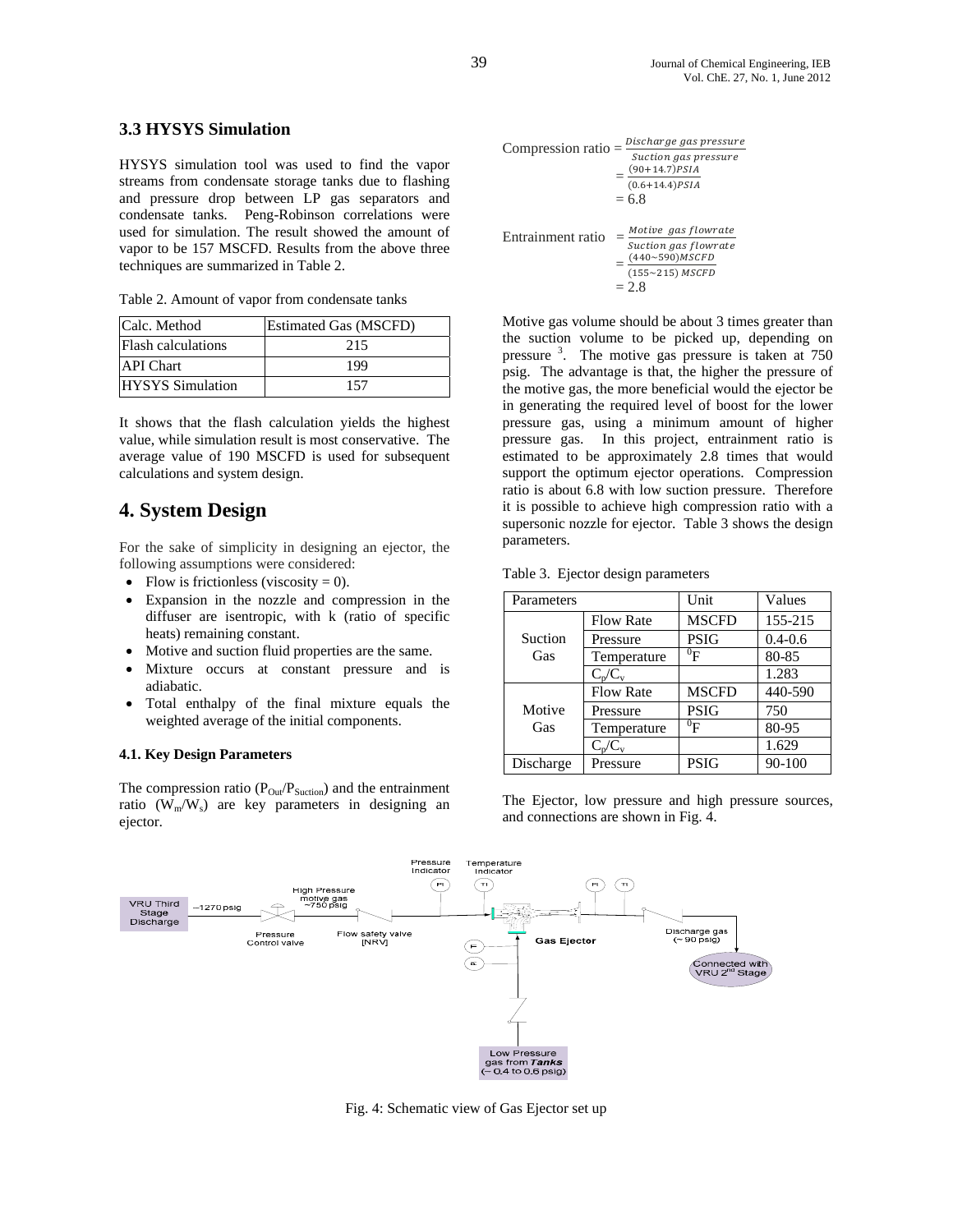

### **4.2 Gas Ejector Operations and Control Philosophy**

Referring to Fig. 5, the source gas will come from the condensate tanks through a common header. Gas feed into the ejector suction side is at operating pressure range of 0.4 to 0.6 psig, and the flow rate range is 155 to 215 MSCFD. Present safety system of tank will not be interrupted by installing an ejector. Only flared gas will be feed into ejector. The high pressure gas will come from the third stage of VRU, first priority to use as motive gas for ejector and the remaining gas will be feed into inlet manifold (upstream of high pressure separator). VRU discharge pressure is approx. 1265- 1270 psig, whereas motive pressure for ejector would be about 750 psig (pressure step down by pressure regulator) and gas flow rate is controlled depending on suction gas; Motive flow rate range would be approximately 440 to 590 MSCFD, considering flow rate is on average 530 MSCFD.

The discharge of ejector will be fed into VRU second stage; presently VRU second stage handles only about 811 MSCFD as against the total capacity of 1670 MSCFD. Considering maximum recovery from tank, the second stage will handle totally 1065 MSCFD (64% of mentioned capacity). Ejector discharge pressure would be about 90 psig and flow rate is the summation of suction and motive flow. For steady flow at suction low pressure side, a simple control system is used to recycle make-up gas from the discharge of the ejector, if required.

Regarding the control and safety considerations, the ejector system piping will be equipped with flow control valves and check valves (to prevent any back flow). A pressure safety valve (PSV) is located on the suction piping set to 1 psig. All piping connections have pressure and temperature indicators to show realtime data. Gas Ejector installation will not eliminate the LP flare system rather it will minimize tank flare. Then LP flare will burn only purge and pilot gas necessary for safe operation of the plant.

# **5. Environmental and Economical Benefits**

Flaring of gas involves both economic losses and environmental pollution. Gas flaring mainly emits CO<sub>2</sub>, CO and other greenhouse gases (GHG) in the atmosphere, which in turn contributes to global warming.

### **5.1. Estimation of CO<sub>2</sub> from Flaring**

To calculate  $CO<sub>2</sub>$  emissions, the volume of flaring gas is converted into BTU, and then multiplied by an emission coefficient of 14.92 million metric tons of  $CO<sub>2</sub>$  per quadrillion BTU.<sup>4</sup>

The estimated average volume of flaring gas from condensate tanks is 190 MSCFD, and considering gross heating value of the gas is 1075 BTU/SCF, it is calculated as follows:

Amount of heat content of flared gas,

 $=(190*1000*1075)$  BTU/day  $= 74.55 \times 10^9$  BTU/year